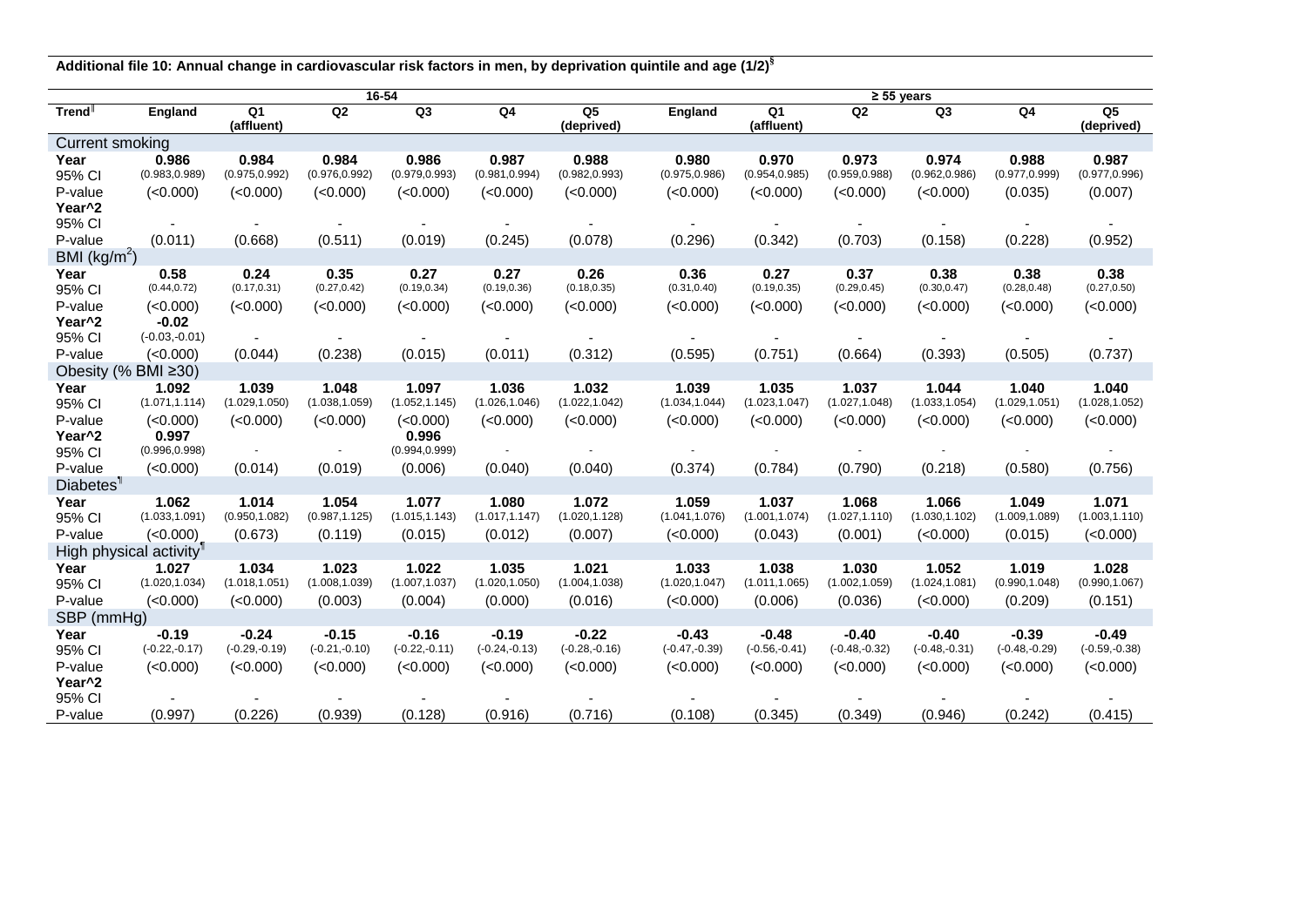**Additional file 10: Annual change in cardiovascular risk factors in men, by deprivation quintile and age (2/2) §**

|                                                               | 16-54                                       |                  |                |                |                |                              |                | $\geq 55$ years              |                |                |                |                              |  |  |
|---------------------------------------------------------------|---------------------------------------------|------------------|----------------|----------------|----------------|------------------------------|----------------|------------------------------|----------------|----------------|----------------|------------------------------|--|--|
| Trend                                                         | <b>England</b>                              | Q1<br>(affluent) | Q2             | Q3             | Q <sub>4</sub> | Q <sub>5</sub><br>(deprived) | <b>England</b> | Q <sub>1</sub><br>(affluent) | Q2             | Q <sub>3</sub> | Q <sub>4</sub> | Q <sub>5</sub><br>(deprived) |  |  |
|                                                               | High blood pressure (% SBP $\geq$ 140 mmHg) |                  |                |                |                |                              |                |                              |                |                |                |                              |  |  |
| Year                                                          | 0.980                                       | 0.972            | 0.989          | 0.985          | 0.983          | 0.971                        | 0.974          | 0.974                        | 0.975          | 0.975          | 0.975          | 0.972                        |  |  |
| 95% CI                                                        | (0.974, 0.986)                              | (0.960, 0.984)   | (0.976, 1.002) | (0.972, 0.998) | (0.970, 0.995) | (0.959, 0.984)               | (0.971, 0.977) | (0.968, 0.981)               | (0.968, 0.982) | (0.968, 0.982) | (0.968, 0.982) | (0.964, 0.979)               |  |  |
| P-value                                                       | (<0.000)                                    | (<0.000)         | (0.095)        | (0.022)        | (0.008)        | (<0.000)                     | (<0.000)       | (<0.000)                     | (<0.000)       | (<0.000)       | (<0.000)       | (<0.000)                     |  |  |
| Year <sup>^2</sup>                                            |                                             |                  |                |                |                |                              |                |                              |                |                |                |                              |  |  |
| 95% CI                                                        |                                             |                  |                |                |                |                              |                |                              |                |                |                |                              |  |  |
| P-value                                                       | (0.061)                                     | (0.518)          | (0.051)        | (0.040)        | (0.844)        | (0.382)                      | (0.016)        | (0.288)                      | (0.876)        | (0.111)        | (0.081)        | (0.154)                      |  |  |
| Total cholesterol (mmol/l) <sup>1</sup>                       |                                             |                  |                |                |                |                              |                |                              |                |                |                |                              |  |  |
| Year                                                          | $-0.4$                                      | $-0.4$           | $-0.3$         | $-0.4$         | $-0.3$         | $-0.4$                       | $-1.1$         | $-1.1$                       | $-1.0$         | $-1.0$         | $-1.1$         | $-1.3$                       |  |  |
| 95% CI                                                        | $(-0.5,-0.3)$                               | $(-0.5,-0.2)$    | $(-0.5,-0.2)$  | $(-0.6,-0.3)$  | $(-0.4,-0.1)$  | $(-0.6,-0.3)$                | $(-1.2,-1.0)$  | $(-1.3,-0.9)$                | $(-1.2,-0.8)$  | $(-1.2,-0.8)$  | $(-1.5,-0.8)$  | $(-1.6,-1.1)$                |  |  |
| P-value                                                       | (<0.000)                                    | (<0.000)         | (<0.000)       | (<0.000)       | (0.001)        | (<0.000)                     | (<0.000)       | (<0.000)                     | (<0.000)       | (<0.000)       | (<0.000)       | (<0.000)                     |  |  |
| Raised cholesterol (% TC $\geq$ 5.0 mmol/l) <sup>1</sup>      |                                             |                  |                |                |                |                              |                |                              |                |                |                |                              |  |  |
| Year                                                          | 0.990                                       | 0.987            | 0.993          | 0.989          | 0.990          | 0.988                        | 0.976          | 0.979                        | 0.981          | 0.978          | 0.971          | 0.968                        |  |  |
| 95% CI                                                        | (0.988, 0.992)                              | (0.981, 0.992)   | (0.988, 0.998) | (0.985, 0.995) | (0.985, 0.995) | (0.982, 0.993)               | (0.973, 0.978) | (0.974, 0.984)               | (0.976, 0.986) | (0.972, 0.983) | (0.964, 0.977) | (0.961, 0.975)               |  |  |
| P-value                                                       | (<0.000)                                    | (<0.000)         | (0.006)        | (<0.000)       | (<0.000)       | (<0.000)                     | (<0.000)       | (<0.000)                     | (<0.000)       | (<0.000)       | (<0.000)       | (<0.000)                     |  |  |
|                                                               | Fruit and vegetable consumption (portions)  |                  |                |                |                |                              |                |                              |                |                |                |                              |  |  |
| Year                                                          | 6.3                                         | 3.1              | 6.4            | 5.2            | 10.2           | 7.8                          | 2.7            | 1.4                          | 2.2            | 5.1            | 2.8            | 3.1                          |  |  |
| 95% CI                                                        | (4.2, 8.5)                                  | $(-1.0, 7.3)$    | (2.4, 10.5)    | (0.5, 9.9)     | (5.5, 14.9)    | (2.2, 13.3)                  | (0.7, 4.7)     | $(-1.7, 4.5)$                | $(-0.9, 5.2)$  | (0.9, 9.3)     | $(-1.6, 7.3)$  | $(-3.3, 9.6)$                |  |  |
| P-value                                                       | (<0.000)                                    | (0.138)          | (0.002)        | (0.029)        | (<0.000)       | (0.006)                      | (0.007)        | (0.381)                      | (0.167)        | (0.016)        | (0.214)        | (0.337)                      |  |  |
| Year <sup>^2</sup>                                            |                                             |                  |                |                |                |                              |                |                              |                |                |                |                              |  |  |
| 95% CI                                                        |                                             |                  |                |                |                |                              |                |                              |                |                |                |                              |  |  |
| P-value                                                       | (0.447)                                     | (0.501)          | (0.494)        | (0.846)        | (0.765)        | (0.081)                      | (0.231)        | (0.944)                      | (0.507)        | (0.873)        | (0.035)        | (0.714)                      |  |  |
| Fruit and vegetable consumption (% $\geq$ 5 portions per day) |                                             |                  |                |                |                |                              |                |                              |                |                |                |                              |  |  |
| Year                                                          | 1.038                                       | 1.032            | 1.040          | 1.036          | 1.046          | 1.034                        | 1.025          | 1.020                        | 1.005          | 1.003          | 1.030          | 1.061                        |  |  |
| 95% CI                                                        | (1.027, 1.048)                              | (1.011, 1.053)   | (1.017, 1.064) | (1.012, 1.061) | (1.023, 1.070) | (1.005, 1.063)               | (1.013, 1.037) | (1.000, 1.040)               | (0.984, 1.025) | (1.008, 1.059) | (1.001, 1.059) | (1.024, 1.099)               |  |  |
| P-value                                                       | (<0.000)                                    | (0.002)          | (0.001)        | (0.003)        | (<0.000)       | (0.020)                      | (<0.000)       | (0.050)                      | (0.651)        | (0.010)        | (0.042)        | (0.001)                      |  |  |
| Year <sup>^2</sup>                                            |                                             |                  |                |                |                |                              |                |                              |                |                |                |                              |  |  |
| 95% CI                                                        |                                             |                  |                |                |                |                              |                |                              |                |                |                |                              |  |  |
| P-value                                                       | (0.030)                                     | (0.153)          | (0.641)        | (0.504)        | (0.013)        | (0.797)                      | (0.401)        | (0.129)                      | (0.805)        | (0.801)        | (0.631)        | (0.677)                      |  |  |

**§**Values are prevalence ratios (PR) for annual change (smoking, obesity, diabetes, high physical activity, high blood pressure, raised cholesterol, and consuming five or more portions of fruit and vegetables per day) or level (body mass index, systolic blood pressure, total cholesterol, and fruit and vegetable consumption). Log-binomial and log-linear regression used for binary and continuous risk factors respectively. Models fitted separately to each deprivation quintile (adjusted for age). Negative numbers/PR below 1 indicate a decreasing trend, positive numbers/PR above 1 an increasing trend. [Tests of socioeconomic differentials in the pace of change are shown for binary risk factors in Tables 2 and 3. The p-values for the interaction terms assess a) whether the change in risk factor levels/PR over 1994-2008 differed according to IMD; and equivalently b) whether the differences in risk factor levels/PR by IMD changed over time].

 $\parallel$  A quadratic trend (year<sup> $\land$ </sup>2) indicates a significant but nonlinear trend in the data over time. A linear trend (year) is depicted with a straight line; a quadratic trend as a curve with one bend. Trends that include significant quadratic and linear components demonstrate nonlinear change in addition to an overall increase